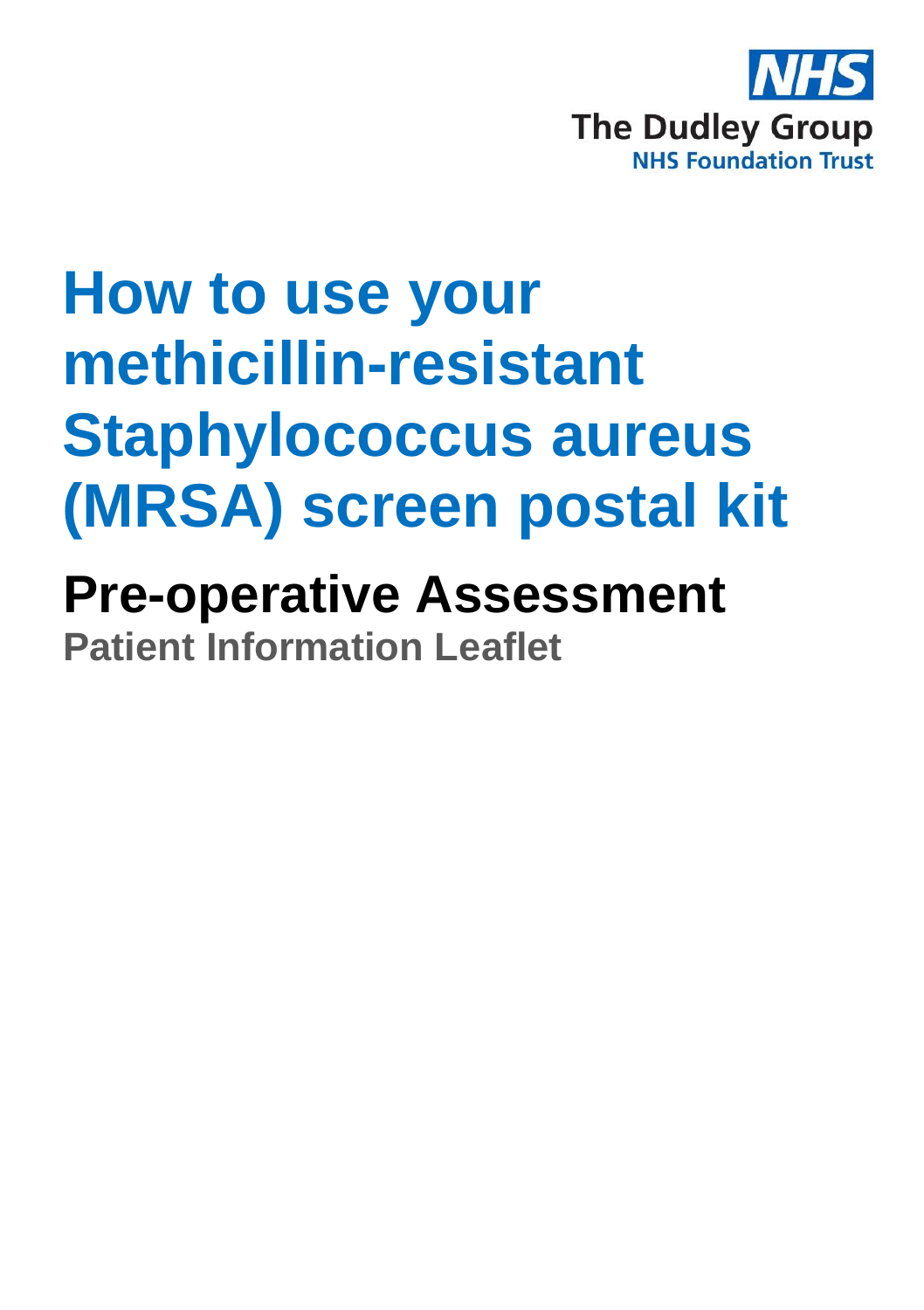## **Introduction**

This information leaflet is for people who need screening for MRSA before they come into hospital for an operation or other procedure.

Please read all the instructions carefully before taking your swabs. If you have difficulty taking the swabs yourself, ask someone to help you.

## **Why do I need to have an MRSA swab?**

MRSA is a type of bacteria that is resistant to several antibiotics, which means it is harder to treat than other bacterial infections. MRSA lives harmlessly on the skin of around one in 30 people, usually in the nose, armpits or groin, without causing any symptoms. This is known as "colonisation" or "carrying" MRSA, and it is nothing to be alarmed about. Getting MRSA on your skin will not make you ill, but it could cause an infection if it gets deeper within your body. People coming into hospital are more at risk of this happening because:

- They often have a way for bacteria to get into their body, e.g. a wound, a drip in a vein or a urinary catheter.
- They may have other serious health problems that mean their body is less able to fight an infection

Healthy people are not usually at risk of MRSA infections.

It is important to know whether you are carrying MRSA so that we can reduce your risk of getting an infection or spreading the bacteria to others. If your MRSA swabs are positive for the germ, you will require topical treatment (please see page 6). This will reduce the number of MRSA bacteria before your operation or procedure and will help to reduce complications related to a possible MRSA infection whilst you are recovering. This treatment is painless and usually well tolerated.

## **Why do I need to screen myself at home?**

You have been asked to complete your own MRSA screen so that you do not have to make another visit to the hospital.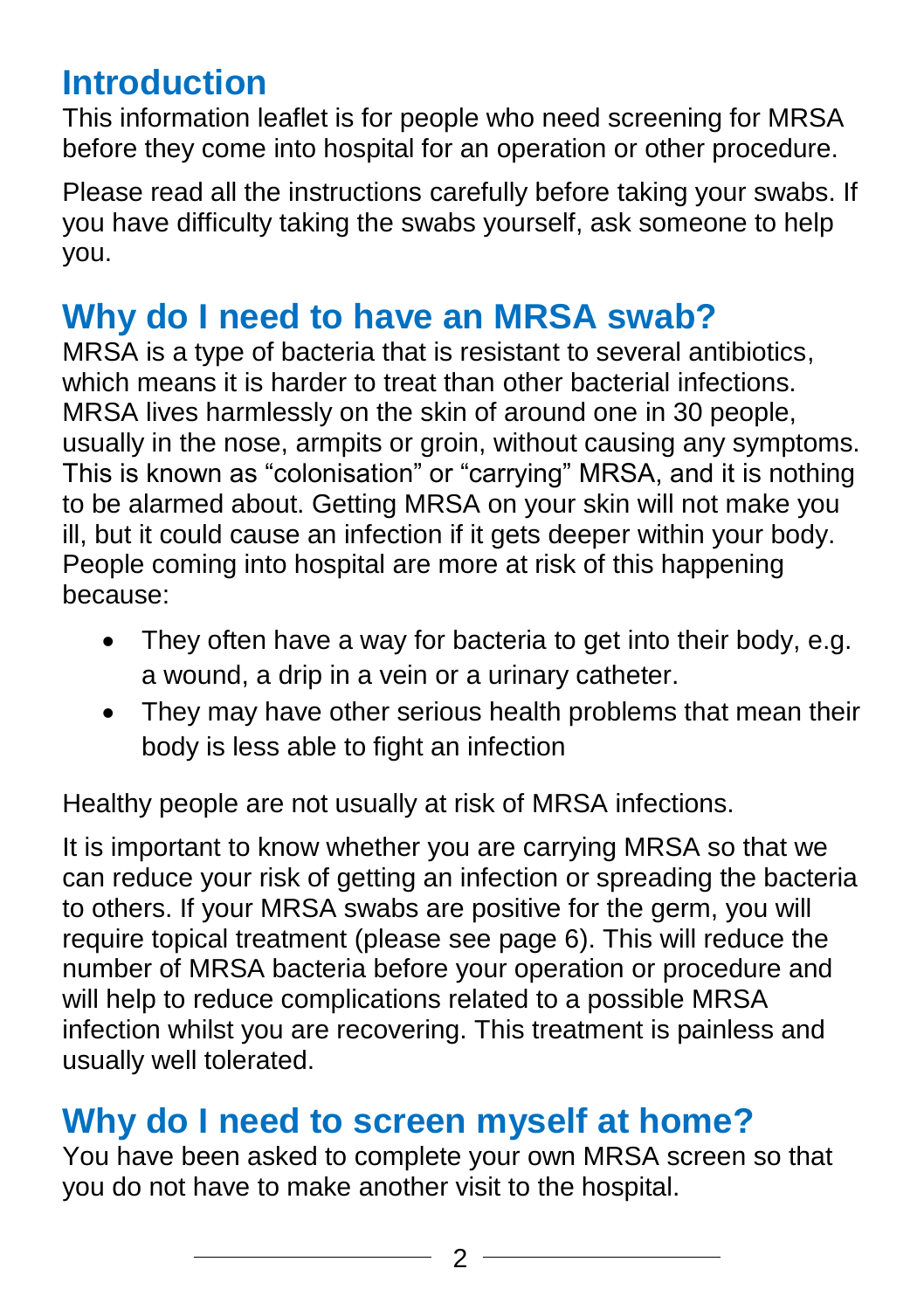## **What equipment should I be given?**

You will have been provided with a screening pack which contains the following items:

- Two separately wrapped swab packs containing a blue-tipped swab stick and white-capped plastic tube.
- One microbiology test form (marked 'Nose' and 'Groin'). This has already been completed for you and labelled with your personal details.
- Patient stickers (marked 'Nose' and 'Groin') with your personal details to label the swab containers.
- A plastic bag to put your completed swabs in.
- A pre-paid bag to return your samples.

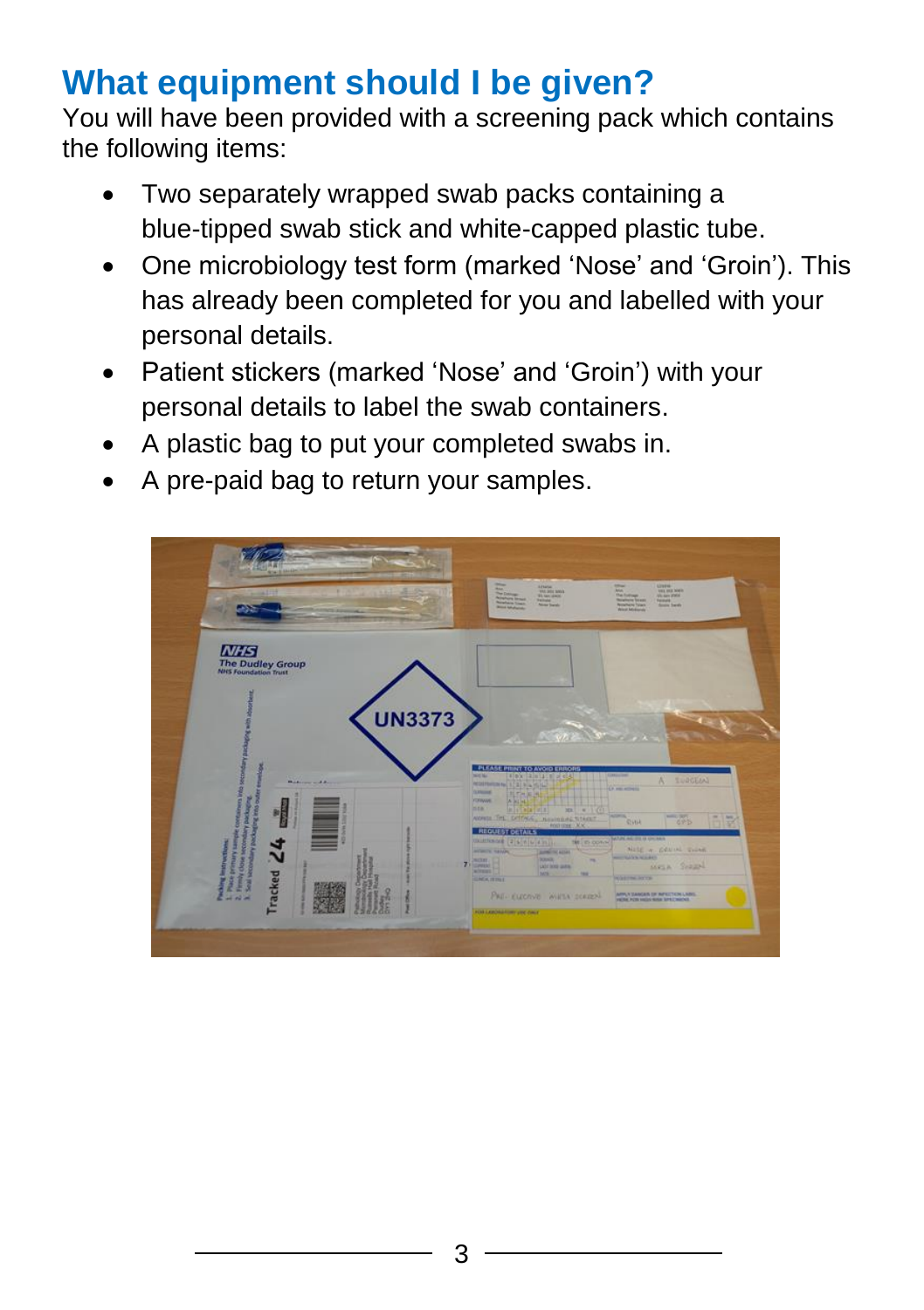## **How to complete your MRSA swabs**

Please make sure you have a clean, dry surface for your swabs and equipment.

#### **Nose swabs:**

- 1. Begin by washing your hands thoroughly.
- 2. Carefully peel down the outer packaging of the swab and remove the plastic tube inside.



3. Attach the patient sticker marked '**Nose**' to the plastic tube.



4. Break the seal on the tube by twisting the cap and removing it.

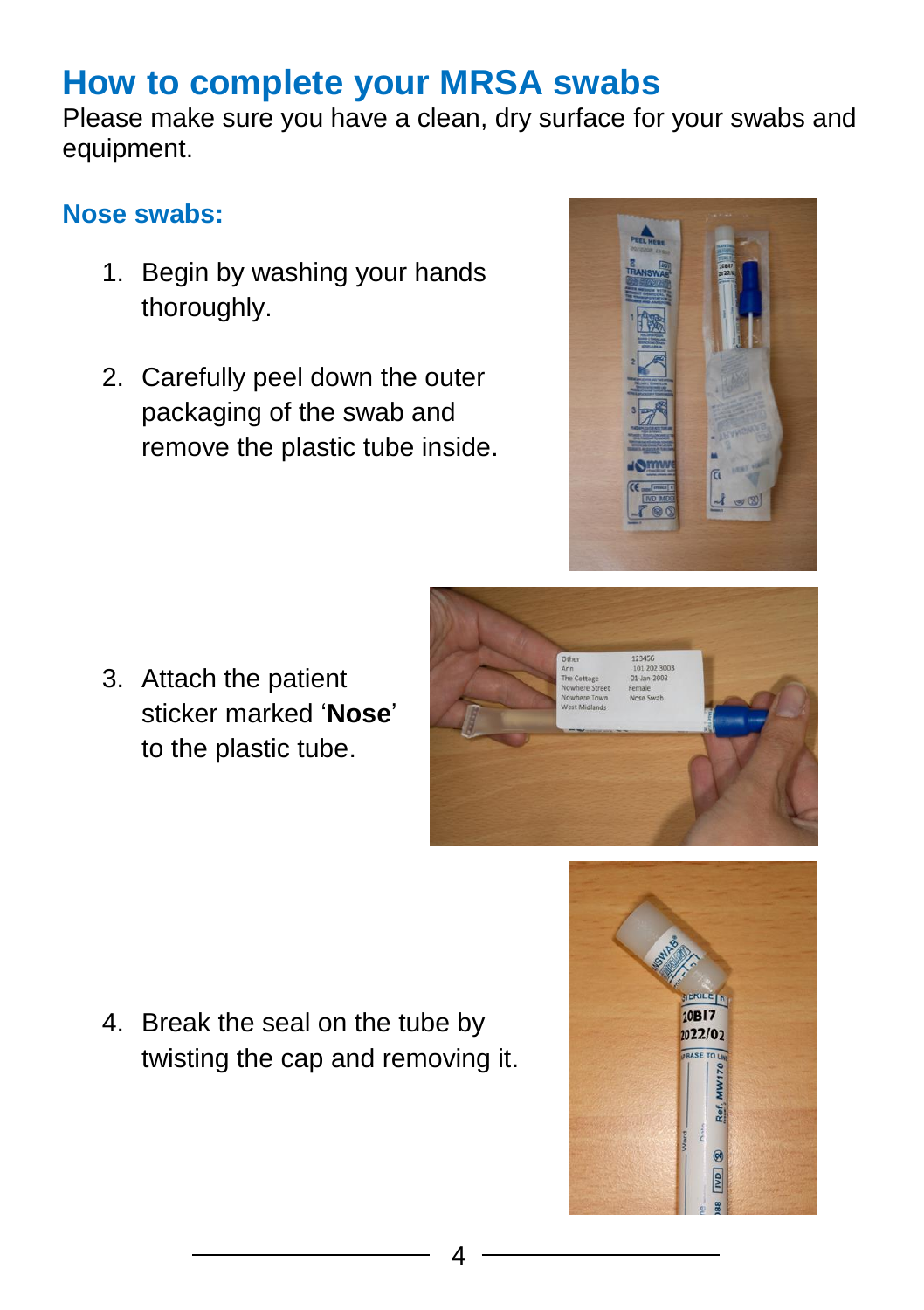5. Carefully remove the cotton swab from the packet using the blue handle. Please note: when removing the swab, it is important that you **do not** touch the length of the swab or the cotton wool tip. **You must only use the blue handle**.



- 6. Gently swirl the swab around the inside of one nostril five to six times using a rotating action. Using the same swab, repeat this inside the other nostril.
- 7. Place the swab inside the tube, making sure not to touch the length or end of the swab.
- 8. Firmly push the swab in place until the blue cap reaches the line marked on the tube.

#### **Groin swabs:**

- 1. Make sure your hands are clean.
- 2. Repeat the process described above, this time attaching the patient sticker marked '**Groin**' to the second tube.
- 3. Carefully remove the cotton swab from the packet using the blue handle. Please note: when removing the swab, it is important that you **do not** touch the length of the swab or the cotton wool tip. **You must only use the blue handle.**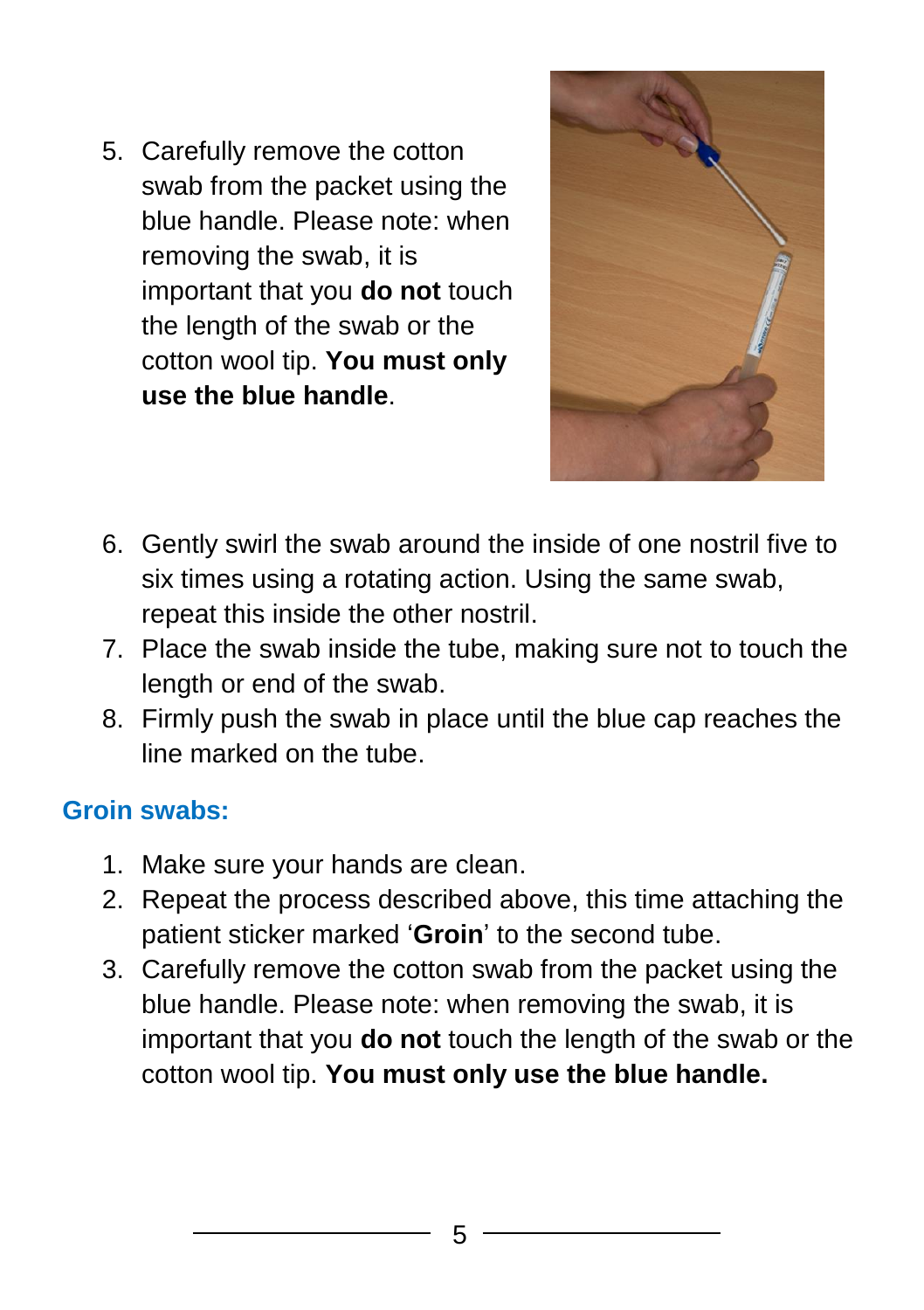- 4. Holding the blue handle, gently rub the swab against both sides of your groin (the folds of skin on the inside of the top of your thighs), ensuring the swab does not touch your clothing. As before, use one swab for **both sides** of your groin.
- 5. Place the swab inside the tube, making sure not to touch the length or end of the swab.
- 6. Firmly push the swab in place until the blue cap reaches the line marked on the tube.

#### **To complete the process:**

- 1. Please complete the **date and time** you took your swab on the request form.
- 2. Next, place the swab from your **nose** into the plastic bag provided.
- 3. Place the **groin** swab into the plastic bag with the nose swab, again making sure the bag is firmly sealed.
- 4. Wash your hands when you have finished.



## **What do I do with my swabs now?**

You have been provided with a pre-paid postal bag for you to return your samples. Place the samples inside the postal bag along with the request form and carefully seal.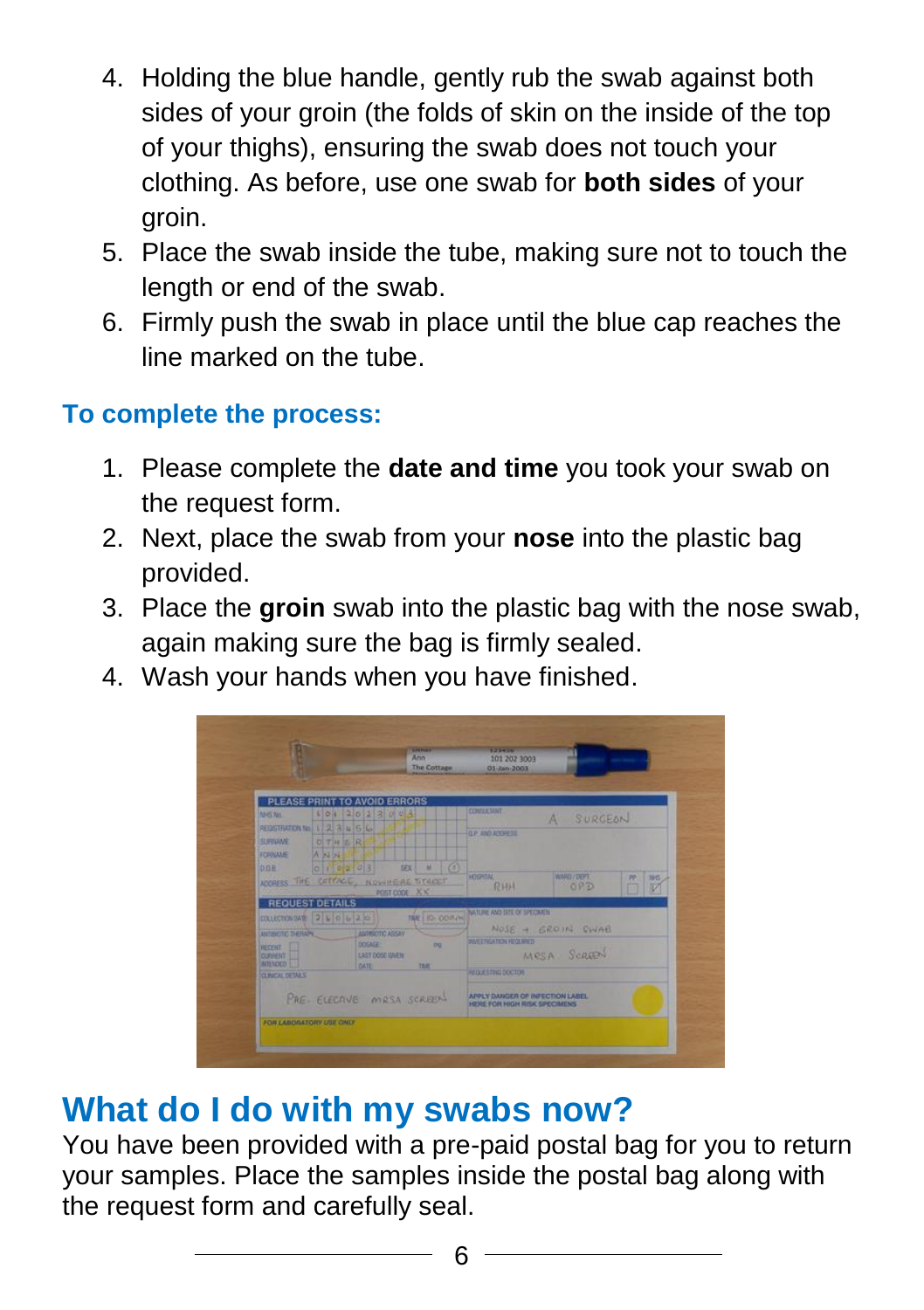So that we can process your swab results quickly and effectively, you will need to return your completed swabs in the post on **the same day they were taken**. Any delay in completing and returning your swabs could result in a delay in your procedure.

Please return your swabs between **Monday and Thursday before the last post**. Do not collect or send your samples on Fridays, as we will be unable to process them over the weekend – this is important as your sample may be rejected.



### **When will I hear about the results of my swabs?**

We will not contact you if your MRSA swab is negative as no further action is required. If your swab is positive, one of our staff members will contact you. We will also inform your GP, who will then contact you to organise your treatment.

#### **What treatment will I need if I am MRSA positive?**

You will need antiseptic treatment for MRSA to help prevent wound infections by removing MRSA from your skin (known as "decolonisation"). This usually involves:

 Applying antibacterial cream inside your nose three times a day for five days.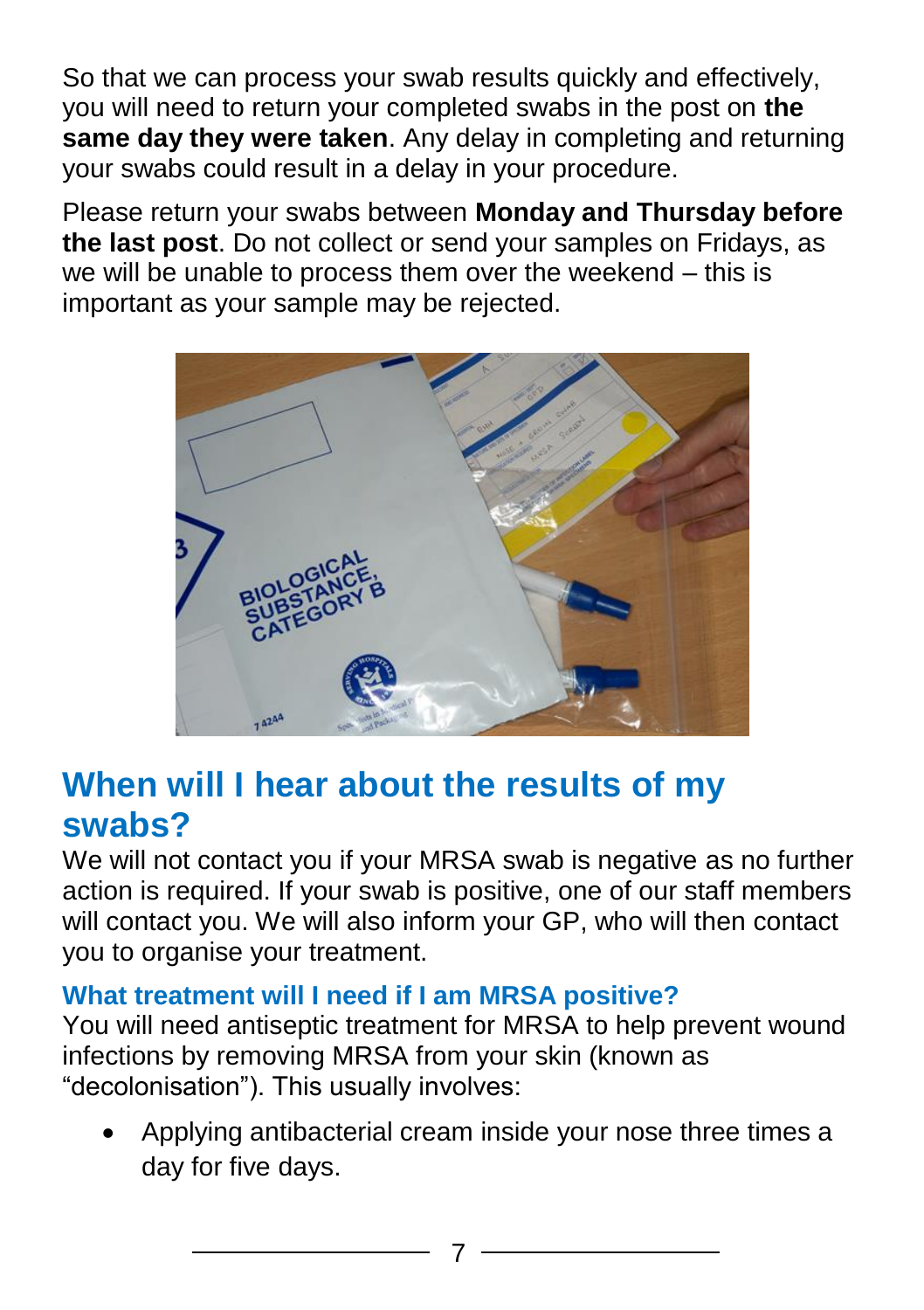- Washing with an antibacterial wash/shampoo every day for five days.
- Changing your towel, clothes and bedding every day during treatment.

If your MRSA swab result finds that you are carrying MRSA, you will be contacted and advised about your treatment.

## **Further information**

If you have any questions, or if there is anything you do not understand about this leaflet, please contact:

Russells Hall Hospital switchboard number: 01384 456111 ext. 3166.

#### **This leaflet can be downloaded or printed from:**

http://dgft.nhs.uk/patients-and-visitors/patient-information-leaflets/

If you have any feedback on this patient information leaflet, please email dgft.patient.information@nhs.net